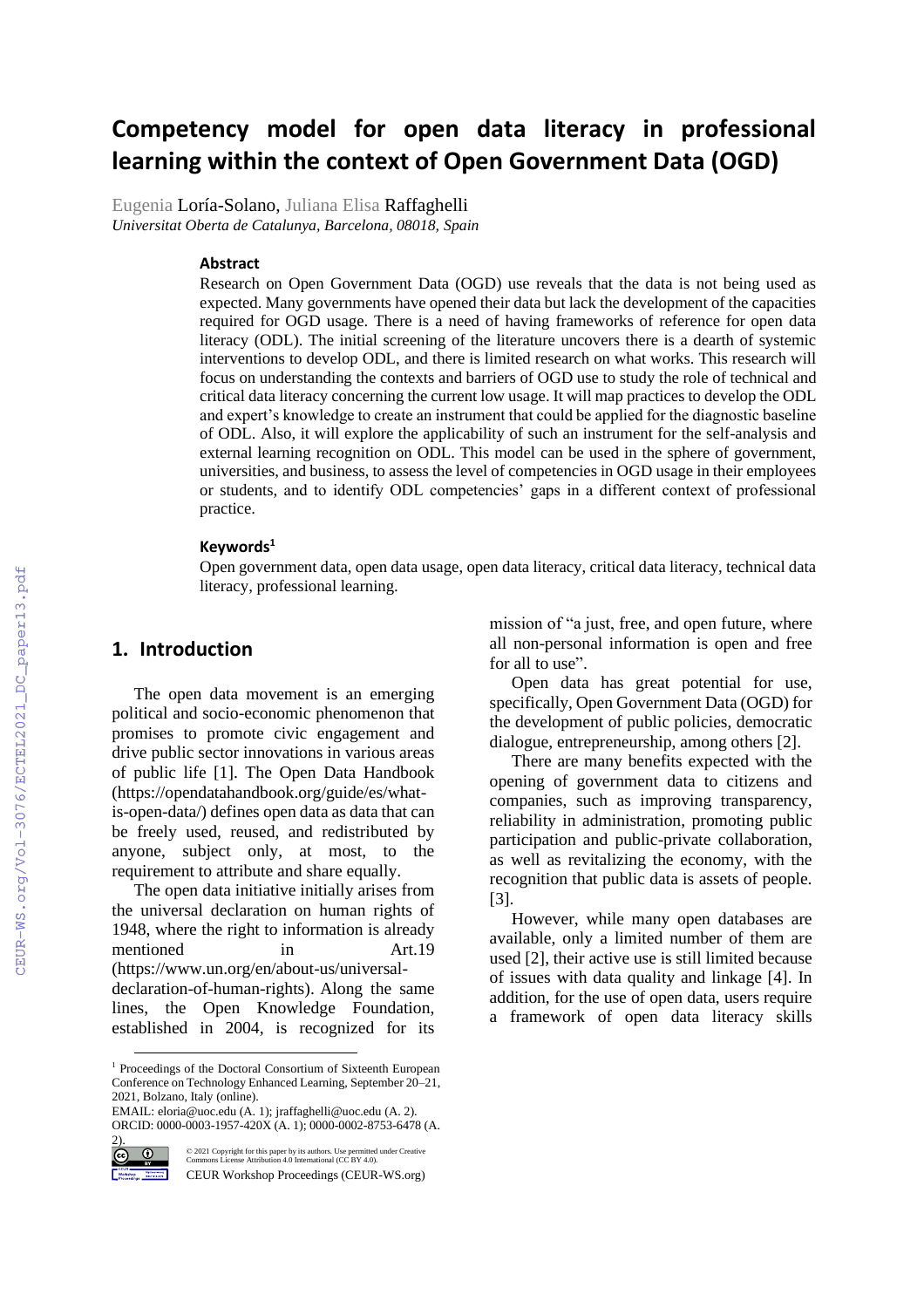essential for advanced use of data in each context. Raffaghelli [6] has stated that reference frameworks are needed for educators' data literacy since after reviewing the literature corpus it was detected that data literacy connected to OGD is never considered in the adult´s data literacy educational frameworks even though it is a crucial dimension of educators' professional competence.

The expected outcomes and significance of this Ph.D. research are to identify a set of skills and knowledge required to perform in an advanced level of usage of open government data, thus finding the dimensions of ODL. As well as the development and deployment of a measurement instrument to assess the level of ODL capacities for the quantification of progress on ODL.

#### **2. Justification**

The relevance of this research relates the need of having a set of skills of reference for data literacy overall and for open data literacy, specifically.

Data literacy, as a research topic, stems from numeracy and statistical literacy. However, the most recent developments connect data literacy with data-driven digital environments [6]. The research tries to identify the needed skills and knowledge concerning professionals and adults in relation to open data. Open data is indeed a digital resource that can both trigger learning or be a product of formal, non-formal and informal learning. In this regard, Open Data can be deemed part of technological environments and has the potential to enhance learning.

As it appears from our initial screening of the literature, there is a dearth of systemic interventions to develop data literacy, and there is limited research on what works, as initiatives face funding and organizational challenges limit scaling up training [7].

According to Khayyat and Bannister [8], OGD field experiments such as hackathons and competitions continue to be conducted, but there has been no systematic research on the factors that contribute to a vibrant and sustainable ecosystem of co-creation with civil communities.

This research is intended to contribute to creating an instrument that allows the identification and assessment of open data literacy levels of knowledge. This tool can be used in the sphere of government, business and in universities, to recognize and measure the level of competences in open data usage in their employees or students in different contexts of professional practice.

## **3. Research problem**

In the field of open government data, it is known that an effort was made to open data in many governments, but not so much has been done for the development of the necessary capacities for the exploitation or the optimal use of the same for the taking of government decisions. The World Bank recognizes that its current support models have focused more on data production and exchange than on building capacity to use data [9]. Furthermore, within the models developed for capacity building, only a few of them have been tested at scale [10]. For example, hackathons and local training activities within international cooperation such as Open Data Day (https://opendataday.org/). In the same line, one study of the use of the public sector data analytics in The Netherlands shows that the use of public sector data analytics requires developing organizational capabilities to ensure effective use, foster collaboration, and scale-up [11]. Due to the problem of the low use of open data, this research focuses on studying the open data literacy required for the effective and more frequent use of these by interested sectors including citizens.

## **3.1. Theoretical and empirical antecedents**

Open Government Data is characterized by being data and information produced or commissioned by public bodies [12]. Broadly speaking, the OECD (https://www.oecd.org/) defines Open Government Data as "a philosophy, and increasingly a set of policies, that promote transparency, accountability and value creation by making government data available to all."

Citizens' participation in open government can improve their perceptions towards government as a transparent, participatory, and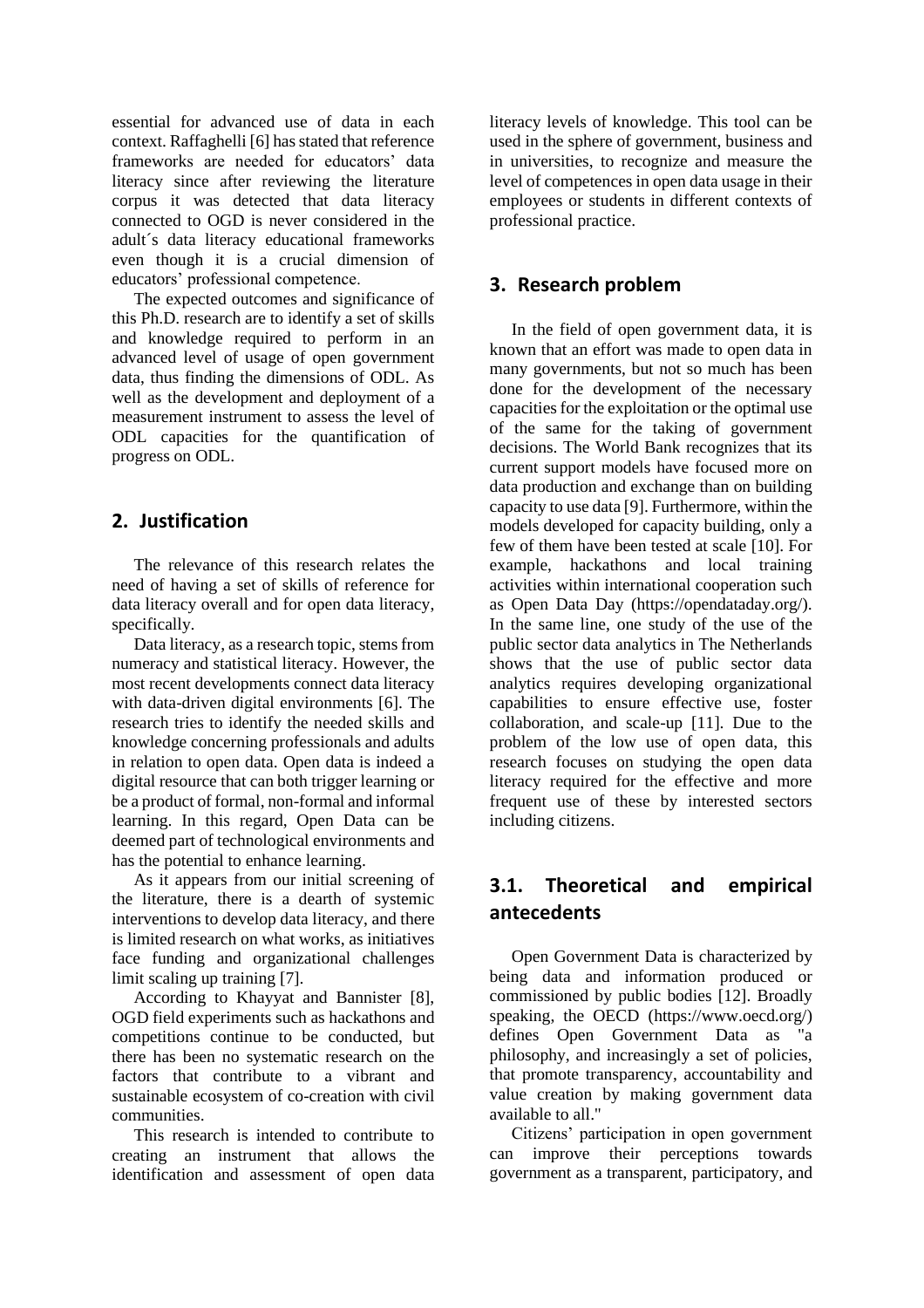collaborative institution and such participation of citizens increases operational capacity and trust [13]. It promises other benefits such as greater accountability and increased public participation, but few of these initiatives have been evaluated in terms of their implementation and results.[14]. And while many open databases are available, only a limited number of them are used [2].

A decade has passed since the first International Data Conference [\(https://opendatacon.org/\)](https://opendatacon.org/), which is designed to bring the global open data community together to learn, share, plan and collaborate on the future of open data and data for development. Although efforts have been made to open government data in many countries of the world, there has not been a similar effort to develop the necessary capacities for the use of data by citizenship.

Publishing OGD can lead to innovation since it allows external parties to access, explore and handle OGD, which in turn will help to develop and build useful services, products, and applications for the benefit of society [15]. However, Bonina & Eaton [16] state in their research on the governance of the ecosystems of Government Open Data (OGD) platforms, that after a decade of open data initiatives few economic and social benefits have been achieved due to incomplete or lowquality data, mismatches between the data that are needed and those that are published, and the existence of technical barriers to participation, besides lack of skills and training of users.

The use of open data, "is the activity that a person or organization performs to see, understand, analyze, visualize or in other ways use a set of data that a government organization has provided to the public" [2]. This definition of use can be identified as technical literacy in open data, delimited in this research as the competencies, knowledge, and skills necessary to download, clean, order, analyze and interpret open data in a specific context. Just publishing raw data, may not result in transparency, as without formatting the data may not be easy for most people to understand and use [17]. Some authors suggest helping users using visuals, "geovisualizing open data seems the next logical step to put open data in the hands of citizens" [18]. Since it is required the development of competencies for the effective use of public sector data analytics in the organizations [19]. Finally, Kassen [20] states

that the reuse or processing of open data to develop third-party applications and projects requires skilled enthusiasts and tech-savvy citizens who are willing to contribute their time, knowledge and expertise to the creation or cocreation of products based on open data.

However, this technical definition of open data literacy focuses on technical skills. Another conception, critical data literacy, refers to the skills, knowledge, and attitudes to review the meaning of concepts, visualizations and operations carried out with the data that can put user groups at risk of inequity or ethical aspects.

"The value of openness in the fight against inequality should be emphasized, the equity should be placed at the center of data analysis, and practitioners should actively promote reflection on inclusion gaps in data and the harm those gaps can bring" [7].

"Data literacy is not just about open data, but open data can be an invaluable asset for inclusive and empowering data literacy development programs" [10]. Identifying the open data literacy framework and user skill gaps is crucial to understanding the types of professional learning contexts in which they can be developed. Montes and Slater [7] claim that the lack of a coherent and generally accepted definition of data literacy and requisite skill set leaves us without a real quantification of progress on open data literacy.

Theoretical frameworks refer to the critical theory and the socio-technical theory [21], applied to the studies on digital data, datadriven practices and their impact on society and education. Indeed, data literacy has become an essential part of digital competence as outlined in the DigComp Framework 2.1 [22]. Also, a critical approach to data is needed in an increasingly contested approach to the developments of data-driven practices [23].

The Data Skills Framework developed by the Open Data Institute (ODI) (https://theodi.org/article/data-skillsframework) is an initial reference for the technical data literacy approach. Also, in the Digital Competence Framework released by the European Commission [\(https://op.europa.eu/en/home\),](https://op.europa.eu/en/publication-detail/-/publication/3c5e7879-308f-11e7-9412-01aa75ed71a1/language-en) the concept of data literacy was introduced in 2017 alongside the information literacy dimension as an ability to search, read, and interpret data in several daily and academic contexts of communication [24].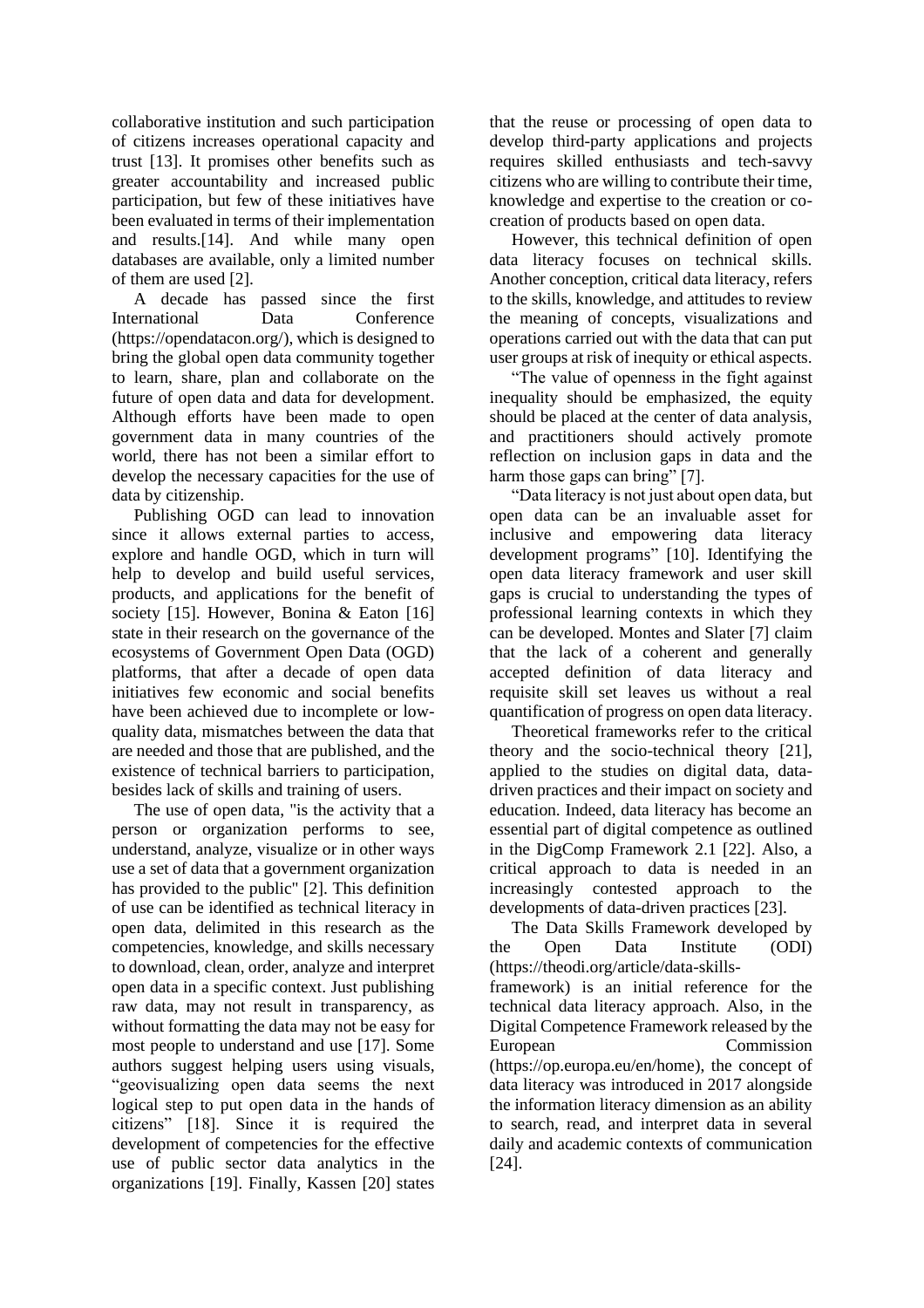On the other hand, critical data literacy will be studied in the light of the Data feminist principles developed in the book *Data Feminism*, which presents a new way of thinking about data science and data ethics, which is grounded in intersectional feminist thought. It debates about power, and how those differentials of power can be challenged and changed [25]. Likewise, other texts with a critical approach to data will be used as a frame of reference, such as Taylor [26] where the author posits that "just as an idea of justice is needed in order to establish the rule of law, an idea of data justice – fairness in the way people are made visible, represented and treated as a result of their production of digital data – is necessary to determine ethical paths through a datafying world".

Further frameworks to be studied are Markham [\(https://futuremaking.space/critical](https://futuremaking.space/critical-pedagogy-data-literacy/)[pedagogy-data-literacy/\)](https://futuremaking.space/critical-pedagogy-data-literacy/) who characterizes critical pedagogy as a vital part of building data literacy. The author identifies it as a research stance that can challenge quantification, datafication, and computational logic and it moves beyond the level of data critique to social action in response to datafication. Other approaches will be considered such as Raffaghelli [27], where the author provides a conceptual scheme to address further pedagogical reflection and practice to support social justice against datafication.

## **4. Aim of the research**

The aim of this research is to identify a model of the open data literacy that professional learners must acquire to operate in advanced contexts of data usage. Once detected through the model, such literacy could be developed through different types of learning contexts. Moreover, the model could address professional learning recognition.

The research aims at developing an instrument that allows recognition and assessment of several levels of competence in open data literacy. Therefore, the stage of skills and knowledge within a context of usage of open data as digital resources.

This is an original purpose since most studies analyze data literacy centered in technical procedures relating data science

abilities [6] but miss the political contexts and the critical approach to data [17].

This instrument can be used in the sphere of government, business, and universities, to assess and recognize the level of competences in open data usage in their employees or students. Also, to identify and understand the OGD competences' gap in different contexts of professional practice.

Specific Objectives of this research:

- 1. To analyze current academic literature review to uncover the issues preventing open data usage, and within them, the role played by data literacy.
- 2. To identify what data literacy educational practices are currently available on the web there will be applied a mapping procedure of such pedagogical practices.
- 3. To validate such open data literacy dimensions by a panel of subject matter experts' interviews.
- 4. To build and develop the measurement instrument.
- 5. To theoretically validate the instrument by determining the validity of the tool through the Delphy method.
- 6. To empirically validate the instrument through Circulation of the instrument as a survey, the estimation of Cronbach's alpha statistic and the confirmatory factor analysis.
- 7. To test the instrument in the context of ecological learning training by the application of it to the participants, as well as the application of a statistical analysis of the results to determine a diagnostic baseline in Open Data literacy and sensitivity to competence change.

## **5. Research hypothesis**

The evaluation and recognition of skills and knowledge connected to open data usage could be supported by an open data literacy tool.

## **6. Research questions**

In this context, the following research questions have been posed:

**RQ1** What are the contexts of use and learning based on OGD?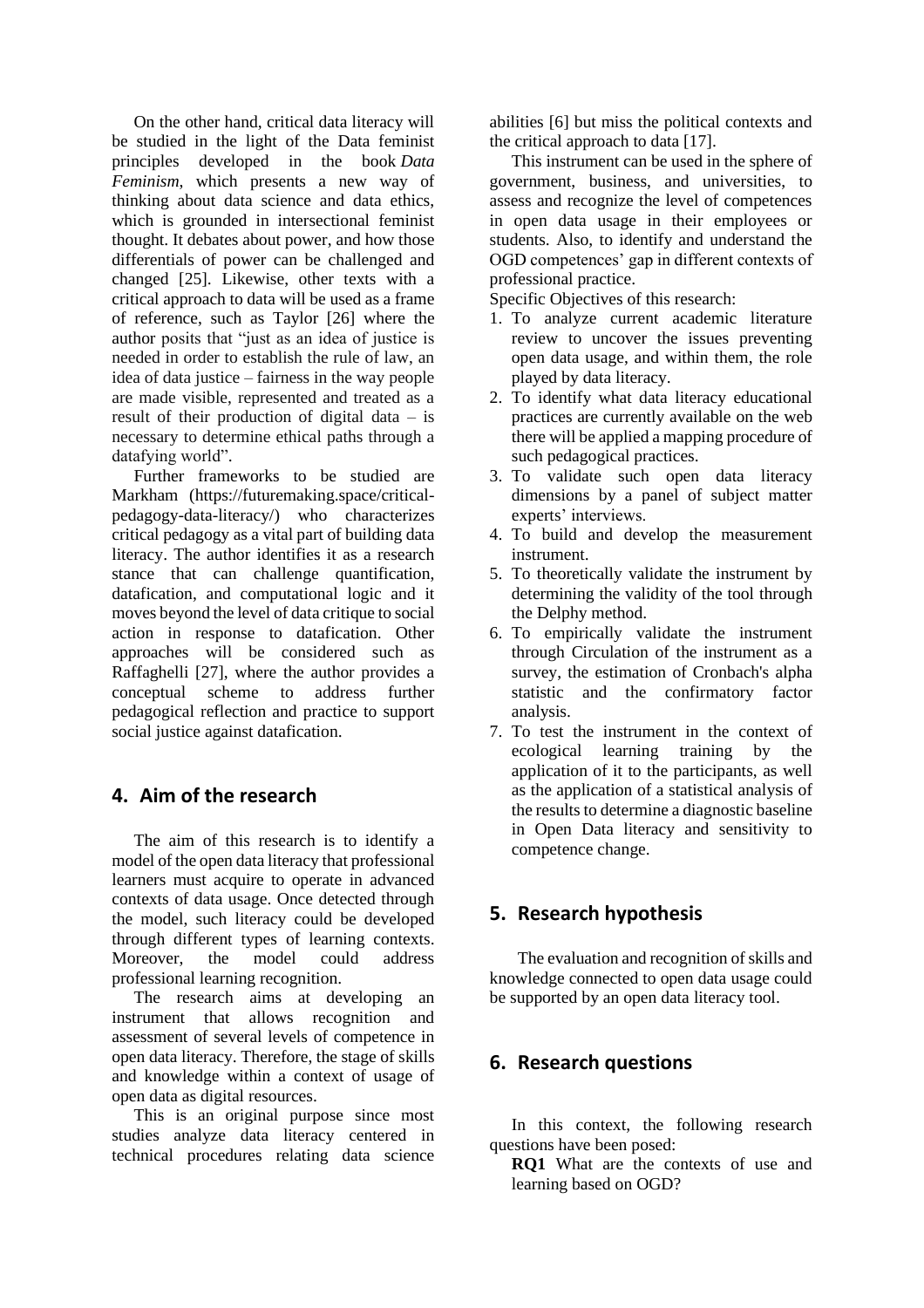**RQ2** What are the barriers that prevent the use of open data, and within those barriers, what role does technical and critical data literacy in open data play as one of the causes of the low use of OGD?

**RQ3** What are the current pedagogical practices available that can be used to develop the ODL required to make use of OGD?

**RQ4** What is the set of skills needed in OGD practice contexts required for professional learning?

**RQ5** How should be configured a measurement instrument that could be applied for the diagnostic baseline of ODL? **RQ6** What is the applicability of such instrument for the self-analysis and/or external learning recognition on Open data literacy?

# **7. Methods**

## **7.1. Design of research**

To pursue the objective of this study, a mixed methods research approach will be applied. The design implies three phases to cover the objectives.

The **first phase** will be devoted to the analysis of the problem and the existing corpus of research. To this regard, a systematic review of the literature will be undertaken based on the methodological workflow called PRISMA [27] and it is a transparent report of systematic reviews and meta-analyzes. This method attempts to control for investigator bias in data collection and analysis [28].

The main PRISMA steps that will be carried out in this research are: 1. Select scientific databases, 2. Search the databases with keywords of interest for several articles, 3. Select articles using predefined exclusion criteria based on in the research objectives. 4. Analyze the selected articles by reading them in full.

The systematic review of the literature will be integrated with an analysis of existing pedagogical practices (benchmarking study/desk research), which will support the analysis of type of competences focused and trained as part of an underlying ODL approach.

Based on this selection, quantitative analysis methods will be applied that allow better identification of emerging issues and

problems in a general and specific way, with respect to the research questions posed.

Also, an exploratory research, mapping and gap analysis is going to be performed to identify what data literacy educational practices are currently available in the web.

Finally, there will be a panel of experts interviews to identify dimensions as a base to the development and operationalization of the measurement instrument.

The **second phase** will be devoted to the development of a self-reported measurement instrument, over the basis of the theoretical assumptions emerging from the literature review.

After identification of the dimensions, from the theoretical frameworks review, for the theoretical validation, a Delphi study will be conducted. The panel of experts is going to be used for building the open data literacy set of skills and knowledge and the Delphi method to validate the measurement instrument. The Delphi method is defined as "a panel communication technique by which researchers collect expert opinions, enable experts to communicate anonymously with one another and then explore the underlying information collected" [29].

The panel of experts will be invited to review the instrument through the technique of interviews, developed in two stages. Therefore, the results will be assembled, and a second cycle of consultation will be enacted. [30]. A measurement instrument is going to be designed and created to assess open data literacy in the contexts of OGD. As for the empirical validation of the instrument, it is going to be circulated as a questionnaire to professionals working in either public administration or industry with a stratified sampling design by sector.

The study is going to use the exploratory, descriptive, and explicative approaches in its different research phases.

Finally, the **third phase** will be devoted to the instruments' consolidation and further validation in ecological training contexts, the developed scale will be applied in specific educational context to analyze the applicability to:

- 1. Evaluate the development of ODL in ecological training context.
- 2. Self-assess ODL in formal (undergraduate) and non-formal/informal (professional) learning contexts.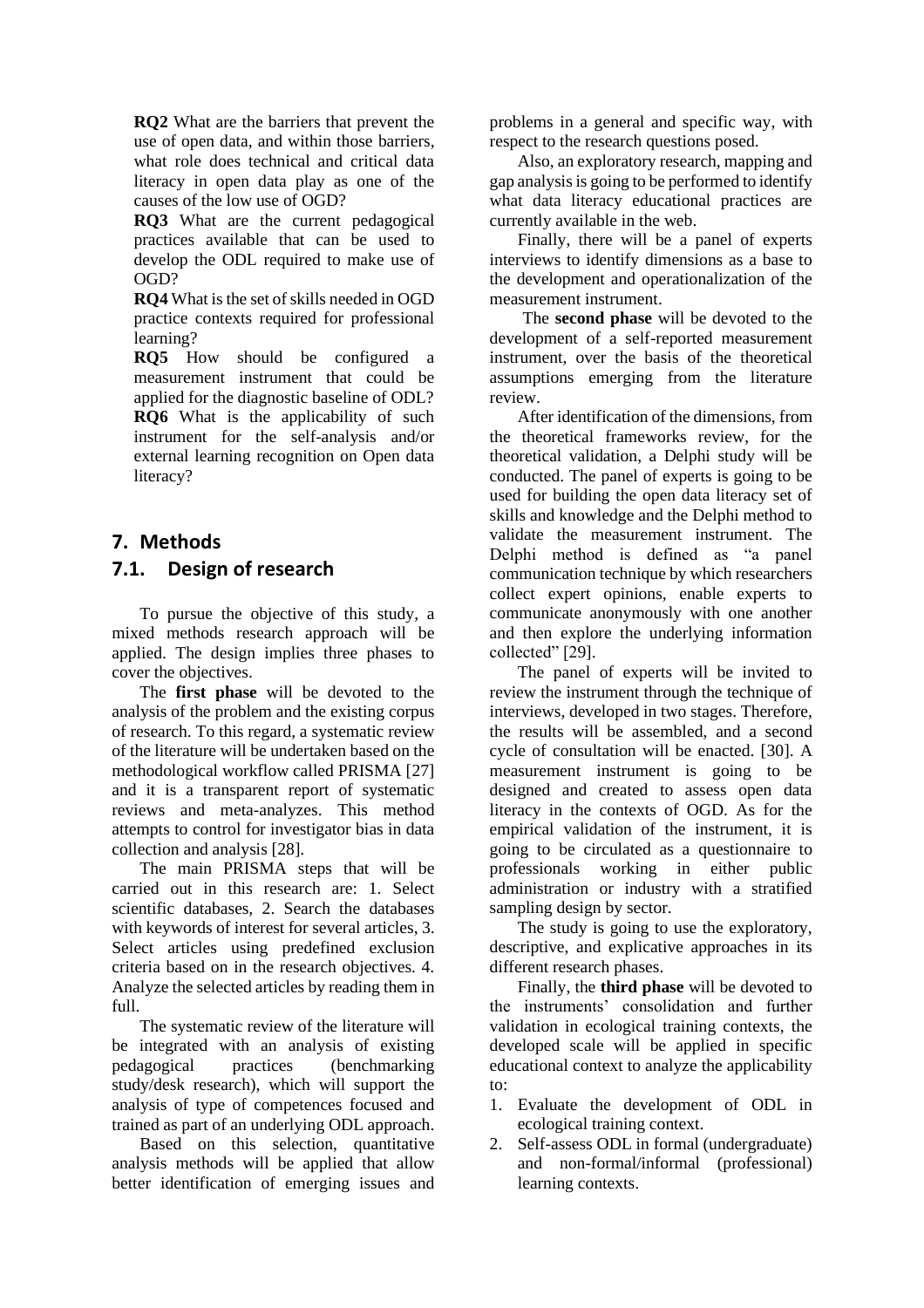3. Recognize ODL in professional contexts.

## **7.2. Sample 7.2.1. First phase**

The sample units will be the articles selected for the literature analysis. For the selection of articles, this research will apply the PRISMA method for the systematic literature review. The detail of what will be done in each step, for the selection of a sample of articles, is detailed below:

- 1. Selection of Databases. SCOPUS, DOAJ and WOS will be selected to perform the bibliographic search.
- 2. Selection of articles using keywords. It is of interest to this research to know characteristics related to the use of open data, as well as to know aspects that prevent its use. Therefore, the following keywords will be searched in the selected databases:
- 3. SCOPUS and DOAJ: (open AND data) AND (government) AND (us \*)
- 4. WOS: (open AND data) AND (government) AND (usa \*)
- 5. Screening of articles abstracts will be read, and the following exclusion criteria will be used:
- a. Date before 2016, to have the latest knowledge on the topic of interest
- b. DOI absence
- c. Other Open Data issues that are not OGD
- d. It is not an article or review
- e. Not in English
- f. Related to OGD but not its use
- g. Not available
- 6. Analysis of the articles after reading them in full: each one will be read completely and will be coded and classified in variables defined in the codebook, which will be defined by the authors based on the objectives of the research, to generate a database of articles that will later be analyzed quantitatively to obtain their respective findings. Specifically, the articles will be coded and classified in the following categories:
- a. The identity of the research (Authors, Title, Year, Title of the source, No. of Citations, DOI, Type of Document, Abstract of the article, Author's keywords)
- b. The research focuses on the type of open data and applications (Discipline, Type of Open Data, Applications of open data)
- c. Types of learning generated and barriers of use (Types of learning generated using open data, Barriers that prevent the use of open data)

Finally, after consolidating the categories, the authors will analyze 10% of the total set of articles and the agreement between evaluators will be estimated using Cohen's Kappa statistic [\(https://www.statisticshowto.com/cohens](https://www.statisticshowto.com/cohens-kappa-statistic/)[kappa-statistic/\)](https://www.statisticshowto.com/cohens-kappa-statistic/). A kappa higher than 0.60 can be considered a good agreement.

## **7.2.2. Second phase**

In the initial task relating to the Panel of experts' interviews and Delphi study, the expert selection will be carried out in a non-random manner based on their expertise on the phenomenon being studied [31]. In this case are OGD subject matter experts. The sample size for the interviews and the Delphi study will be determined by the saturation point with a minimum of seven qualitative interviews to subject matter experts, active OGD users.

The target population is made up by 1. Quantitative units of analysis are current and potential OGD users around the globe that are available to fill out the instrument, 2. Qualitative units of analysis: are adult professionals identified as subject matter experts, and frequent users of OGD and ORD. Specifically, to test the questionnaire and to get data to validate and measure the reliability of the questions. The experts are professionals who have high experience on OGD usage. Professionals are current or potential users of OGD.

The sample size estimated for this study is 196 units of analysis, therefore 196 OGD users. It assumes a confidence level of 95%, a maximum error of 7% and a variance of 0.25. It assumes a big target population of ODG users.

Since currently there isn´t defined a sampling frame of the OGD user's population, the type of sampling to be used in this study is non-probabilistic sampling defined as "a sampling technique in which some units of the population have zero chance of selection or where the probability of selection cannot be accurately determined" [31].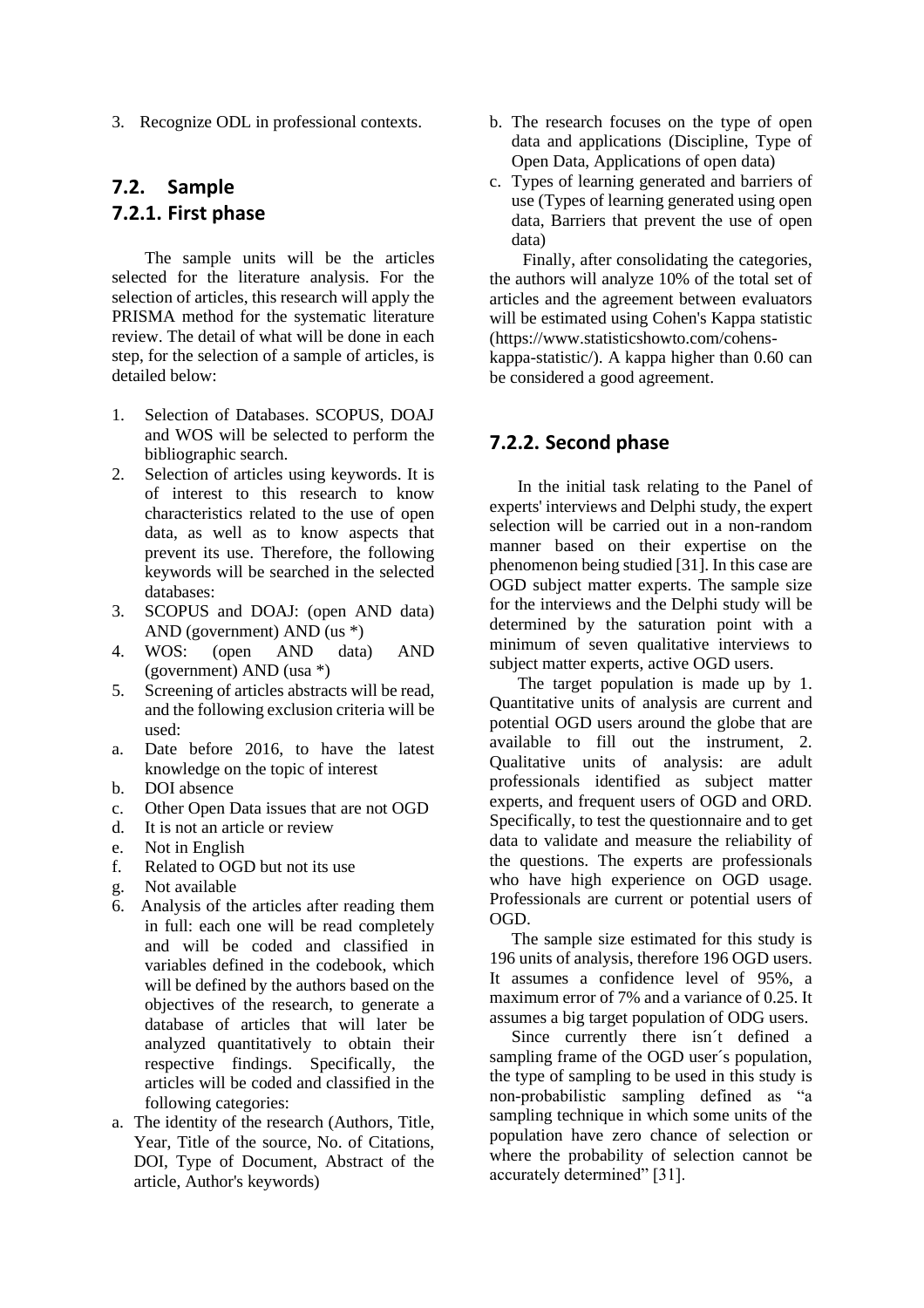Measures of construct reliability and validity will be implemented, over the basis of classical test theory [32], [33].

#### **7.2.3. Third phase**

Two groups will be tested:

- 1. A group with at least 20 workers with none to high experience on the usage of OGD in both public and industry settings, for selfassessment and recognition of competences purpose.
- 2. A group of at least 20 undergraduate students in several disciplines, for selfassessment purposes, will be experimentally exposed or not exposed to OGD.

## **7.3. Data collection techniques and instruments**

For data collection the research will adopt a mixed methods approach. A desk research approach will be applied to the first phase will adopt documental analysis and classification of pedagogical practices through a deductive scheme of analysis. Also, a synthesis report will be performed to identify ODL set of skills to define its dimensions. Then, in the second phase, a qualitative approach based on in-depth interviews will be adopted for the identification of dimensions and the instrument design and Delphi study for theoretical validation.

On the other hand, a quantitative approach will be adopted both for the instrument empirical validation (end of the second phase), and for the instrument testing (third phase). An electronic form with the instrument will be implemented and circulated for data collection. In the case of the third phase, there will also be a qualitative data collection and analysis. Indeed, the instrument will be embedded in a learning management system and the results will be made available for the respondents to react, reflect, and discuss upon them as the formative impact of the instrument implementation.

#### **7.4. Procedure**

The procedure is going to be developed in three phases, as explained before, and it is

summarized in table 1, which is located at Appendix 1. The summary table includes the phase, objective that is going to be pursued, the activity or task to be performed, the method to be applicable for pursuing the objective and the expected output or result for each task.

## **8. Current status and results 8.1. Systematic review of literature**

In short, the PRISMA systematic review of literature reveals that the use of OGD seems to depend largely on the necessary technical and critical skills. Although there are many technological, structural, organizational, and cultural barriers, the skills of the stakeholders to use and obtain the expected benefits of open data is an obstacle that requires consideration.

The analysis of the corpus of literature uncovers that the lack of open data literacy arises as the main barrier, particularly in social sciences, OGD and governance. Our results reinforce the importance of data literacy, this is coherent with Matheus & Janssen [17] who imply that the same data that creates a higher level of transparency for the expert, creates less for someone with lack of knowledge of how to use it. re being considered.

Overall, what can be inferred from our analysis is that literacy opportunities are mostly technical; and that engagement with open data, when occurs, produces meaningful learning.

However, our analysis could not cover to what extent the collaborative and co-creative synergies between stakeholders can lead to innovation and governance. These are aspects that remain to be studied towards a holistic and critical data literacy.

Finally, the research outputs at this stage of the PhD are part of a literature review research, but the following phases relate online observations, interviews, the construction of an instrument based on a survey and the empirical validation in two phases.

#### **9. Limitations of the study**

 This research is at a very early stage. In any case, the limitations foreseen relate a) the documented difficulties in analyzing adult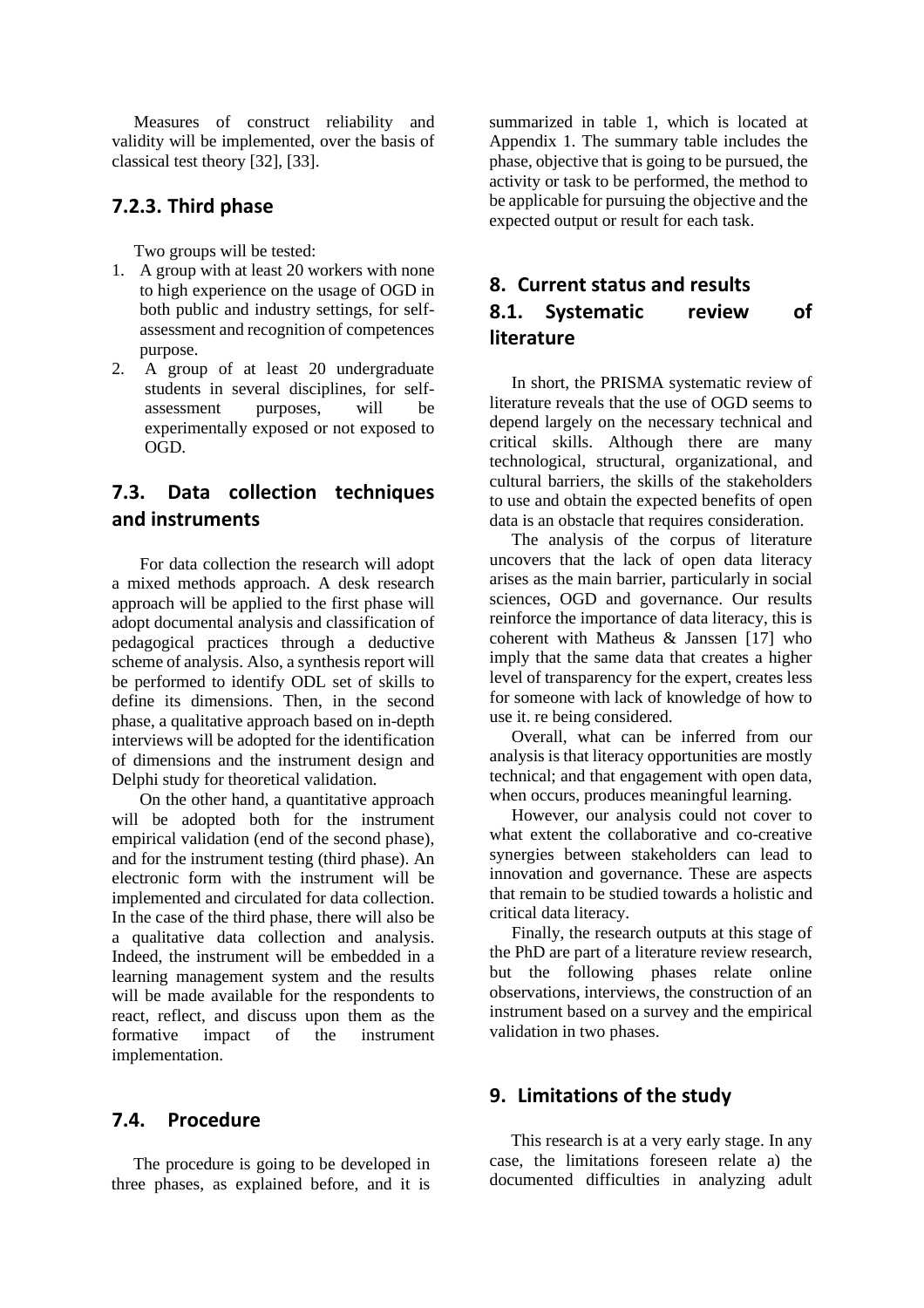learning and identifying patterns of learning activity (most learners follow informal learning pathways); b) the complex approach that the empirical validation will require, in terms of participants' recruitment; c) the complexity of identifying experts and contexts for empirical work.

In any case, risk management strategies are being considered.

#### **10. Data management and ethics**

This research plan was approved by the ethics committee of the UOC. For the approval of the ethical form, it was required to explain details about data curation policies, informed consent, how to proceed with the database once the study is concluded, etc. The data will be processed exclusively for the purposes for which they have been collected and for the time strictly necessary to fulfill the purposes for which they will be collected.

#### **11. Acknowledgements**

We would like to acknowledge UOC's doctoral school on Education and ICT program, which offers the courses of social research design, Research methods, Directed Research subjects, as well as, workshops, and training sessions, during which we have been able to develop this research proposal.

#### **12. References**

- [1] M. Kassen, "Understanding motivations of citizens to reuse open data: open government data as a philanthropic movement," Innovation, vol. 00, no. 00, pp. 1–27, 2020, doi: 10.1080/14479338.2020.1738940.
- [2] A. Zuiderwijk, M. Janssen, and Y. K. Dwivedi, "Acceptance and use predictors of open data technologies: Drawing upon the unified theory of acceptance and use of technology," Gov. Inf. Q., vol. 32, no. 4, pp. 429–440, Oct. 2015, doi: 10.1016/j.giq.2015.09.005.
- [3] T. Sumitomo and N. Koshizuka, "Progress and Initiatives for Open Data Policy in

Japan," Computer (Long. Beach. Calif)., vol. 51, no. 12, pp. 14–23, Dec. 2018, doi: 10.1109/MC.2018.2879993.

- [4] K. Haklae, "Interlinking Open Government Data in Korea using Administrative District Knowledge Graph," J. Inf. Sci. Theory Pract., vol. 6, pp. 18–30, 2018, doi: 10.1633/JISTaP.2018.6.1.2.
- [5] J. E. Raffaghelli, "Developing a framework for educators' data literacy in the European context: Proposal, Implications and debate.," in International Conference on Education and New Learning Technologies EDULEARN, Jul. 2019, pp. 10520–10530, doi: 10.21125/edulearn.2019.2655.
- [6] J. E. Raffaghelli, "Developing a framework for educators' data literacy in the European context: Proposal, Implications and debate." in EDULEARN19 Proceedings, 2019, vol. 1, doi: 10.21125/edulearn.2019.2655.
- [7] M. G. Montes and D. Slater, "Issues in open data: Data literacy. In T. Davies, S. Walker, M. Rubinstein, & F. Perini (Eds.)," in The state of open data: Histories and horizons, Cape Town and Ottawa: African Minds and International Development Research Centre, 2019, pp. 274–286.
- [8] M. Khayyat and F. Bannister, "Towards a model for facilitating and enabling cocreation using open government data," Inf. Polity, vol. 22, no. 4, pp. 211–231, Nov. 2017, doi: 10.3233/IP-170406.
- [9] World Bank, "Data for Development An Evaluation of World Bank Support for Data and Statistical Capacity," 2017. Accessed: Apr. 19, 2021. [Online]. Available: www.worldbank.org.
- [10] T. Davies, S. Walker, M. Rubinstein, and F. Perini, The State of Open Data: Histories and Horizons. Cape Town and Ottawa: African Minds and International Development Research Centre, 2019.
- [11] Van Veenstra and Gromme, "(6) (PDF) The Use of Public Sector Data Analytics in The Netherlands," Sep. 2020. https://www.researchgate.net/publication/ 344202992\_The\_Use\_of\_Public\_Sector\_ Data\_Analytics\_in\_The\_Netherlands (accessed Jan. 03, 2021).
- [12] B. Ubaldi, "Open Government Data: Towards Empirical Analysis of Open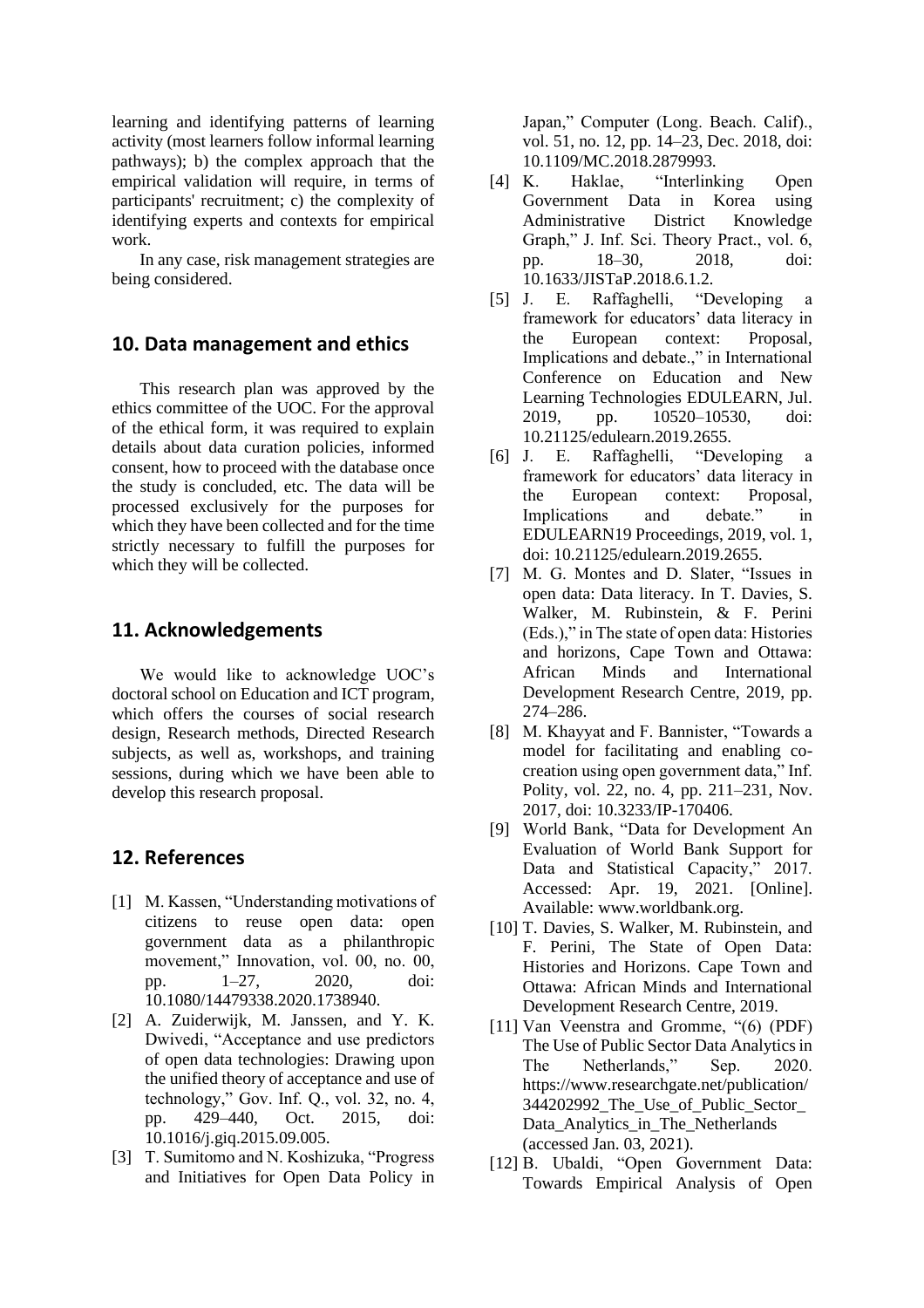Government Data Initiatives," OECD Work. Pap. Public Gov., vol. NO.22, no. 22, p. 61, 2013, doi: 10.1787/5k46bj4f03s7-en.

- [13] L. Schmidthuber, F. Piller, M. Bogers, and D. Hilgers, "Citizen participation in public administration: investigating open government for social innovation," 2019.
- [14] R. Sandoval-Almazan and J. R. Gil-Garcia, "Toward an integrative assessment of open government: Proposing conceptual lenses and practical components," J. Organ. Comput. Electron. Commer., vol. 26, no. 1–2, pp. 170–192, Apr. 2016, doi: 10.1080/10919392.2015.1125190.
- [15] M. Saleh Altayar, "Motivations for open data adoption: An institutional theory perspective," 2018, doi: 10.1016/j.giq.2018.09.006.
- [16] C. Bonina and B. Eaton, "Cultivating open government data platform ecosystems through governance: Lessons from Buenos Aires, Mexico City and Montevideo," Gov. Inf. Q., vol. 37, no. 3, p. 101479, Jul. 2020, doi: 10.1016/j.giq.2020.101479.
- [17] R. Matheus, M. Janssen, and D. Maheshwari, "Data science empowering the public: Data-driven dashboards for transparent and accountable decisionmaking in smart cities," Gov. Inf. Q., vol. 37, no. 3, p. 101284, Jul. 2020, doi: 10.1016/j.giq.2018.01.006.
- [18] A. Degbelo, J. Wissing, and T. Kauppinen, "A comparison of geovisualizations and data tables for transparency enablement in the open government data landscape," Int. J. Electron. Gov. Res., vol. 14, no. 4, pp. 39–64, Oct. 2018, doi: 10.4018/IJEGR.2018100104.
- [19] A. F. van Veenstra, F. Grommé, and S. Djafari, "The use of public sector data analytics in the Netherlands," Transform. Gov. People, Process Policy, 2020, doi: 10.1108/TG-09-2019-0095.
- [20] M. Kassen, "Adopting and managing open data," Aslib J. Inf. Manag., vol. 70, no. 5, pp. 518–537, Sep. 2018, doi: 10.1108/AJIM-11-2017-0250.
- [21] T. Fenwick, M. Nerland, and K. Jensen, "Sociomaterial approaches to conceptualising professional learning and practice," J. Educ. Work, vol. 25, no. 1, pp. 1–13, Feb. 2012, doi: 10.1080/13639080.2012.644901.
- [22] S. Carretero, R. Vuorikari, and Y. Punie, "The Digital Competence Framework for Citizens With Eight," Publ. Off. Eur. Union, no. May, p. 48, 2017, doi: 10.2760/38842.
- [23] B. Williamson, "Journal of Education Policy Digital education governance: data visualization, predictive analytics, and 'real-time' policy instruments," 2015, doi: 10.1080/02680939.2015.1035758.
- [24] J. E. Raffaghelli, "Is data literacy a catalyst of social justice? A response from nine data literacy initiatives in higher education," Educ. Sci., vol. 10, no. 9, 2020, doi: 10.3390/educsci10090233.
- [25] C. D'Ignazio and L. F. Klein, Data Feminism. 2020.
- [26] L. Taylor, "What is data justice? The case for connecting digital rights and freedoms globally," Big Data & Society July– December 2017, 2017. https://pure.uvt.nl/ws/portalfiles/portal/26 363266/taylor\_17\_what\_is\_data\_justice.p df (accessed May 09, 2021).
- [27] A. D. Moher D, Liberati A, Tetzlaff J, "PRISMA 2009 Flow Diagram," The PRISMA statement, vol. 6. 2009.
- [28] M. Petticrew and H. Roberts, Systematic Reviews in the Social Sciences: A Practical Guide. 2006.
- [29] Y.-F. Yeh, Y.-S. Hsu, H.-K. Wu, F.-K. Hwang, and T.-C. Lin, "Developing and validating technological pedagogical content knowledge-practical (TPACKpractical) through the Delphi survey technique," Br. J. Educ. Technol., vol. 45, no. 4, pp. 707–722, 2014, [Online]. Available:

https://www.learntechlib.org/p/148366/.

- [30] M. Adler and E. Ziglio, Gazing into the oracle: the Delphi method and its application to social policy and public health. Jessica Kingsley Publishers, 1996.
- [31] A. Bhattacherjee, Social Science Research: Principles, Methods, and Practices, 3rd ed. Textbooks Collection., 2012.
- [32] P. Mair, Modern Psychometrics with R. Cham: Springer International Publishing, 2018.
- [33] T. A. Kyriazos and A. Stalikas, "Applied Psychometrics: The Steps of Scale Development and Standardization Process," Psychology, vol. 09, no. 11, pp.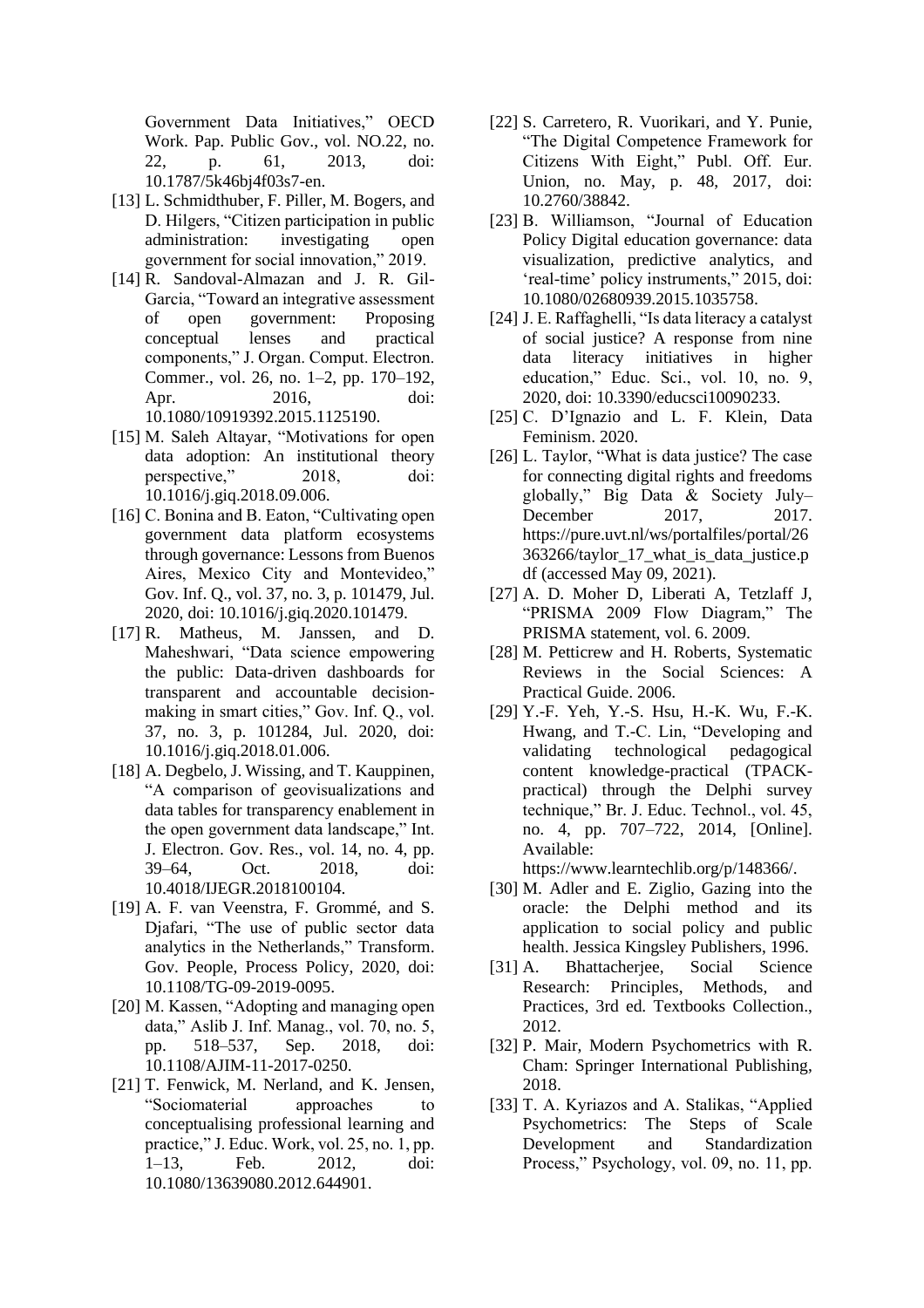| 2531-2560,                 | 2018, | doi: |
|----------------------------|-------|------|
| 10.4236/psych.2018.911145. |       |      |